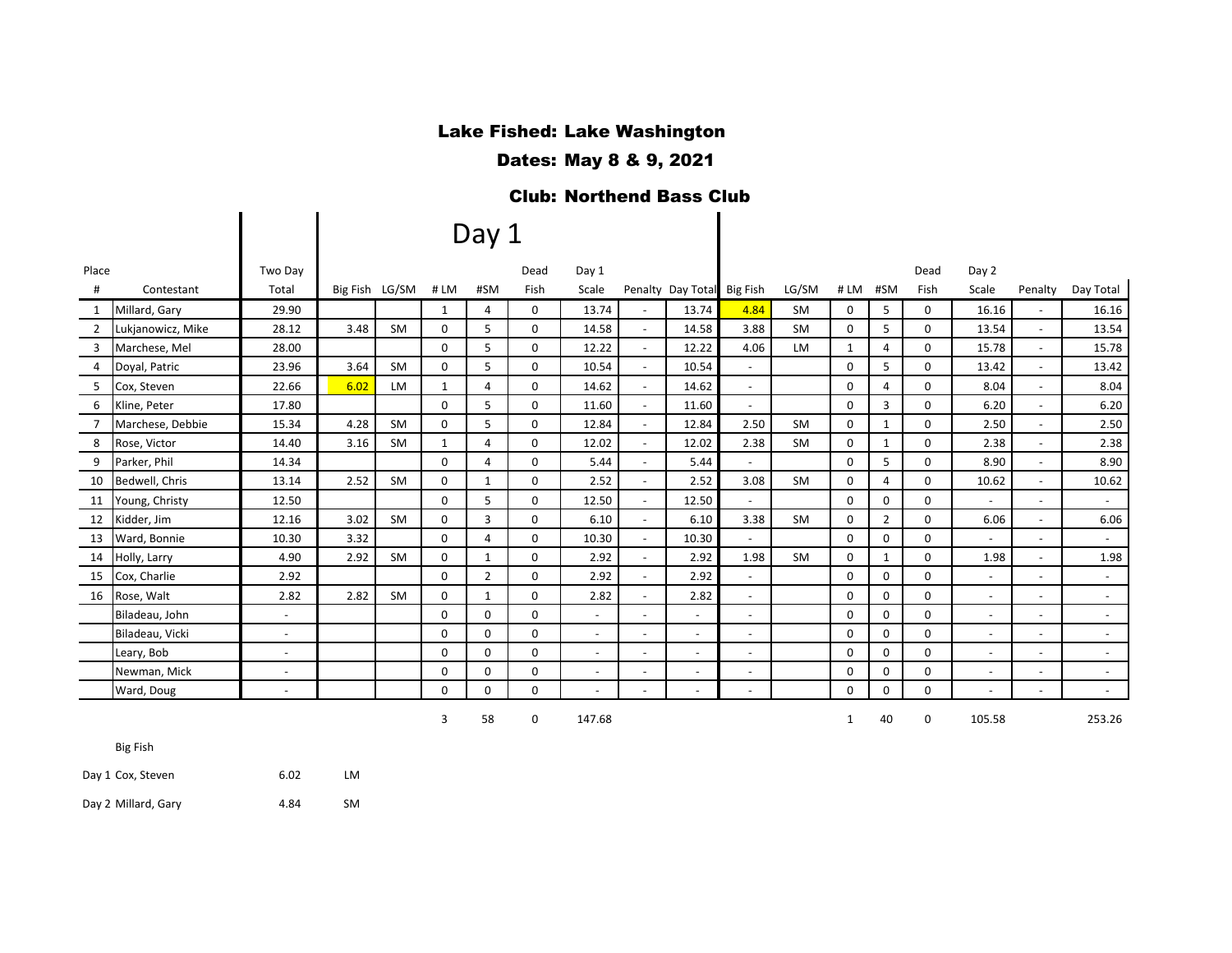## Lake Fished: Banks - Jamboree

### Dates: May 29 & 30, 2021

## Club: Northend Bass Club

|                |                        |         |                          |           |             | Day 1          |             |                          |                          |                            |                          |       |                     |              |      |                          |                          |                          |
|----------------|------------------------|---------|--------------------------|-----------|-------------|----------------|-------------|--------------------------|--------------------------|----------------------------|--------------------------|-------|---------------------|--------------|------|--------------------------|--------------------------|--------------------------|
| Place          |                        | Two Day |                          |           |             |                | Dead        | Day 1                    |                          |                            |                          |       |                     |              | Dead | Day 2                    |                          |                          |
| #              | Contestant             | Total   | Big Fish LG/SM # LM      |           |             | #SM            | Fish        | Scale                    |                          | Penalty Day Total Big Fish |                          | LG/SM |                     | # LM #SM     | Fish | Scale                    | Penalty                  | Day Total                |
| 1              | Marchese, Mel          | 19.74   | 2.80                     | SM        | 0           | 5              | $\mathbf 0$ | 11.15                    | $\overline{\phantom{a}}$ | 11.15                      | $\overline{\phantom{a}}$ |       | 0                   | 5            | 0    | 8.59                     | $\overline{\phantom{a}}$ | 8.59                     |
| $\overline{2}$ | Marchese, Debbie       | 19.19   | $\overline{\phantom{a}}$ |           | 0           | 5              | 0           | 8.52                     | $\overline{\phantom{a}}$ | 8.52                       | 2.65                     | SM    | $\mathbf 0$         | 5            | 0    | 10.67                    | $\overline{\phantom{a}}$ | 10.67                    |
| 3              | McHenry, John          | 18.61   | 2.37                     | <b>SM</b> | $\mathbf 0$ | 5              | $\mathbf 0$ | 10.49                    | $\Box$                   | 10.49                      |                          |       | $\mathbf 0$         | 5            | 0    | 8.12                     | $\blacksquare$           | 8.12                     |
| 4              | Delgado, David         | 16.36   | 1.89                     | SM        | 0           | 5              | 0           | 7.52                     | $\blacksquare$           | 7.52                       | 2.63                     | SM    | 0                   | 5            | 0    | 8.84                     | $\overline{\phantom{a}}$ | 8.84                     |
| 5              | Ward, Bonnie           | 14.93   | $\overline{\phantom{a}}$ |           | $\mathbf 0$ | 5              | $\mathbf 0$ | 7.95                     | $\omega$                 | 7.95                       | $\overline{\phantom{a}}$ |       | $\mathsf{O}\xspace$ | 5            | 0    | 6.98                     | $\overline{\phantom{a}}$ | 6.98                     |
| 6              | Bitzer, Jeff           | 14.90   | 2.05                     | <b>SM</b> | $\mathbf 0$ | 5              | 0           | 7.91                     | $\Box$                   | 7.91                       | $\blacksquare$           |       | $\mathbf 0$         | 5            | 0    | 6.99                     | $\Box$                   | 6.99                     |
| $\overline{7}$ | Millard, Gary          | 14.77   | $\blacksquare$           |           | 0           | 5              | 0           | 8.67                     | $\blacksquare$           | 8.67                       | $\blacksquare$           |       | 0                   | 0            | 0    | 6.10                     | $\blacksquare$           | 6.10                     |
| 8              | Parker, Phil           | 13.47   | $\blacksquare$           |           | $\mathbf 0$ | 5              | $\mathbf 0$ | 5.85                     | $\blacksquare$           | 5.85                       | $\overline{\phantom{a}}$ |       | $\mathbf 0$         | $\mathbf 0$  | 0    | 7.62                     | $\blacksquare$           | 7.62                     |
| 9              | Bedwell, Chris         | 12.80   |                          |           | 0           | $\overline{4}$ | 0           | 6.30                     | $\overline{\phantom{a}}$ | 6.30                       | $\overline{a}$           |       | 0                   | 5            | 0    | 6.50                     | $\overline{\phantom{a}}$ | 6.50                     |
| 10             | Rose, Walt             | 10.33   | $\blacksquare$           |           | 0           | 3              | 0           | 2.20                     | $\overline{\phantom{a}}$ | 2.20                       | 2.74                     | SM    | 0                   | 5            | 0    | 8.13                     | $\overline{\phantom{a}}$ | 8.13                     |
| 11             | Kidder, Jim            | 10.10   | 2.51                     | SM        | $\mathbf 0$ | 0              | $\mathbf 0$ |                          | $\blacksquare$           | $\overline{\phantom{a}}$   | 1.91                     | SM    | $\mathbf 0$         | 5            | 0    | 10.10                    | $\blacksquare$           | 10.10                    |
| 12             | Leary, Bob             | 10.09   | 2.59                     | <b>SM</b> | $\mathbf 0$ | 5              | 0           | 10.09                    | $\overline{\phantom{a}}$ | 10.09                      | $\blacksquare$           |       | $\mathbf 0$         | 0            | 0    | $\overline{\phantom{a}}$ | $\blacksquare$           | $\overline{\phantom{a}}$ |
| 13             | Rose, Victor           | 7.91    | 1.90                     | SM        | 0           | 5              | $\mathbf 0$ |                          | $\blacksquare$           |                            | 1.94                     | SM    | 0                   | 5            | 0    | 7.91                     | $\blacksquare$           | 7.91                     |
| 14             | Holly, Larry           | 7.48    | 1.46                     | SM        | 0           | $\mathbf{1}$   | 0           | 1.46                     | $\blacksquare$           | 1.46                       | $\blacksquare$           |       | $\mathbf 0$         | 5            | 0    | 6.02                     | $\blacksquare$           | 6.02                     |
| 15             | Biladeau, John         | 3.37    |                          |           | 0           | 0              | 0           |                          | $\overline{\phantom{a}}$ |                            | 1.10                     | SM    | 0                   | 3            | 0    | 3.37                     | $\overline{\phantom{a}}$ | 3.37                     |
| 16             | Biladeau, Vicki        | 1.87    |                          |           | 0           | $\mathbf{1}$   | 0           | 0.72                     | $\blacksquare$           | 0.72                       | 1.15                     | SM    | 0                   | $\mathbf{1}$ | 0    | 1.15                     | $\blacksquare$           | 1.15                     |
| 17             | Ward, Doug             | 1.63    | $\blacksquare$           |           | 0           | 0              | 0           | $\overline{\phantom{a}}$ | $\blacksquare$           | $\overline{\phantom{a}}$   | $\blacksquare$           |       | 0                   | $\mathbf{1}$ | 0    | 1.63                     | $\overline{\phantom{a}}$ | 1.63                     |
|                | <b>Big Fish</b>        |         |                          |           | 0           | 59             | 0           | 88.83                    |                          |                            |                          |       | 0                   | 60           | 0    | 108.72                   |                          | 197.55                   |
|                | Day 1 Marchese, Mel    | 2.80    | SM                       |           |             |                |             |                          |                          |                            |                          |       |                     |              |      |                          |                          |                          |
|                | Day 2 Rose, Walt       | 2.74    | SM                       |           |             |                |             |                          |                          |                            |                          |       |                     |              |      |                          |                          |                          |
|                | Fish In - Memorial Day |         |                          |           |             |                |             |                          |                          |                            |                          |       |                     |              |      |                          |                          |                          |
| 1              | McHenry/Kidder         |         | 13.82                    |           |             |                |             |                          |                          |                            |                          |       |                     |              |      |                          |                          |                          |

- 2 Marchese/Marchese 13.72
- Millard/Bronson 12.34
- Bedwell/Holly 12.30
- Parker/Rose, V 12.12
- Leary, Bob 10.40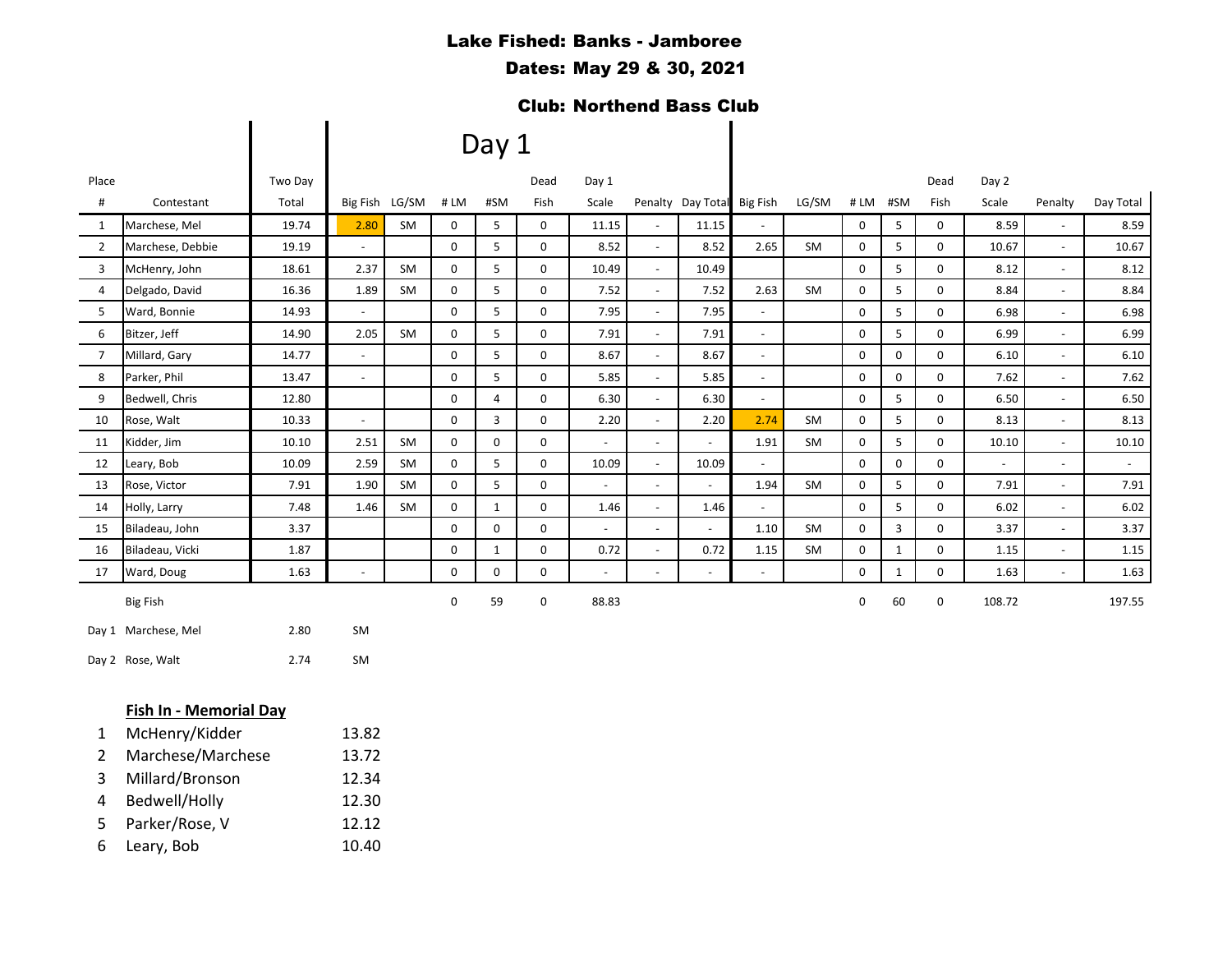## Lake Fished: Potholes Reservoir

Dates: June 19th & 20th, 2021

# Club: Northend Bass Club

|                   |                          |                                              | Day 2        |                            |                |             |                          |                          |                          |                 |           |                |                |              |                          |                          |                          |
|-------------------|--------------------------|----------------------------------------------|--------------|----------------------------|----------------|-------------|--------------------------|--------------------------|--------------------------|-----------------|-----------|----------------|----------------|--------------|--------------------------|--------------------------|--------------------------|
|                   | Two Day                  |                                              |              |                            |                | Dead        | Day 1                    |                          |                          |                 |           |                |                | Dead         | Day 2                    |                          |                          |
| Contestant        | Total                    |                                              |              | #LM                        | #SM            | Fish        | Scale                    | Penalty                  | Day Total                | <b>Big Fish</b> | LG/SM     | #LM            | #SM            | Fish         | Scale                    | Penalty                  | Day Total                |
| Cox, Steven       | 31.44                    | 4.40                                         | <b>LM</b>    | 5                          | $\mathbf{0}$   | 0           | 15.34                    | $\blacksquare$           | 15.34                    | 3.46            | LM        | 5              | 0              | 0            | 16.10                    | $\sim$                   | 16.10                    |
| Millard, Gary     | 28.40                    | 4.38                                         | <b>LM</b>    | 5                          | 0              | 0           | 14.86                    | $\blacksquare$           | 14.86                    | 3.60            | LM        | 5              | 0              | 0            | 13.54                    | $\sim$                   | 13.54                    |
| Marchese, Mel     | 28.32                    | 3.92                                         | <b>LM</b>    | 5                          | $\mathbf 0$    | 0           | 12.10                    | $\overline{\phantom{a}}$ | 12.10                    | 4.24            | <b>LM</b> | 5              | 0              | 0            | 16.22                    | $\sim$                   | 16.22                    |
| Cox, Charlie      | 26.08                    | 4.40                                         | LM           | $\overline{4}$             | $\mathbf{1}$   | $\mathbf 0$ | 14.70                    | $\sim$                   | 14.70                    | 3.98            | <b>LM</b> | 5              | $\mathbf 0$    | 0            | 11.38                    | $\overline{\phantom{a}}$ | 11.38                    |
| Kidder, Jim       | 19.86                    | 3.12                                         | <b>LM</b>    | 5                          | 0              | 0           | 10.96                    | $\sim$                   | 10.96                    | 2.56            | LM        | 5              | $\mathbf 0$    | 0            | 8.90                     |                          | 8.90                     |
| Bedwell, Chris    | 13.58                    |                                              |              | $\mathbf{1}$               | 4              | 0           | 6.88                     | $\overline{\phantom{a}}$ | 6.88                     |                 |           | $\overline{2}$ | 3              | 0            | 6.70                     | $\blacksquare$           | 6.70                     |
| Lukjanowicz, Mike | 13.12                    | 3.12                                         | <b>LM</b>    | 3                          | $\overline{2}$ | 0           | 8.78                     | $\overline{\phantom{a}}$ | 8.78                     | 2.52            | LM        | $\overline{2}$ | 0              | $\Omega$     | 4.34                     | $ \,$                    | 4.34                     |
| Newman, Mic       | 9.64                     | 3.18                                         | <b>LM</b>    | $\mathbf{1}$               | 3              |             | 7.26                     | $\blacksquare$           | 7.26                     |                 |           | $\mathbf{1}$   | $\mathbf{1}$   | 0            | 2.38                     |                          | 2.38                     |
| Rose, Walt        | 6.94                     | 3.36                                         | LM           | $\overline{2}$             | 1              | 0           | 6.94                     | $\blacksquare$           | 6.94                     |                 |           | 0              | $\mathbf 0$    | 0            | $\sim$                   | $\overline{\phantom{a}}$ | $\sim$                   |
| McHenry, John     | 4.30                     |                                              |              | 0                          | 0              | 0           | $\overline{\phantom{a}}$ | $\overline{\phantom{a}}$ | $\overline{\phantom{a}}$ |                 |           | 3              | 0              | 0            | 4.30                     |                          | 4.30                     |
| Rose, Victor      | 3.90                     |                                              |              | $\mathbf 0$                | $\mathbf 0$    | $\mathbf 0$ | $\blacksquare$           | $\overline{\phantom{a}}$ | $\overline{\phantom{a}}$ |                 |           | $\overline{2}$ | $\mathbf 0$    | $\Omega$     | 3.90                     |                          | 3.90                     |
| Holly, Larry      | 2.43                     |                                              |              | 0                          | 0              | 0           | $\overline{\phantom{a}}$ | $\overline{\phantom{a}}$ | $\overline{\phantom{a}}$ |                 |           | 0              | $\overline{2}$ | $\mathbf{1}$ | 2.68                     | 0.25                     | 2.43                     |
| Delgado, David    | 1.74                     | 1.74                                         | SM           | $\mathbf 0$                | $\mathbf{1}$   | 0           | 1.74                     | $\blacksquare$           | 1.74                     |                 |           | 0              | $\mathbf 0$    | 0            | $\overline{\phantom{a}}$ | $\sim$                   | $\overline{\phantom{a}}$ |
| Biladeau, John    | $\sim$                   |                                              |              | $\mathbf 0$                | 0              | $\mathbf 0$ | $\sim$                   | $\sim$                   | $\overline{\phantom{a}}$ |                 |           | 0              | $\mathbf 0$    | 0            | $\overline{\phantom{a}}$ | $\sim$                   | $\sim$                   |
| Biladeau, Vicki   | $\sim$                   |                                              |              | 0                          | 0              | 0           | $\overline{\phantom{a}}$ | $\sim$                   | $\sim$                   |                 |           | 0              | $\mathbf 0$    | 0            | $\overline{\phantom{a}}$ | $\overline{\phantom{a}}$ | $\overline{\phantom{a}}$ |
| Leary, Bob        | $\overline{\phantom{a}}$ |                                              |              | 0                          | $\mathbf 0$    | 0           | $\blacksquare$           | $\sim$                   | $\sim$                   |                 |           | 0              | 0              | 0            | $\blacksquare$           | $\overline{\phantom{a}}$ | $\sim$                   |
| <b>Big Fish</b>   |                          |                                              |              |                            |                |             |                          |                          |                          |                 |           |                | 6              | 1            |                          |                          |                          |
| Day 1 - Tie       |                          | 4.40                                         | <b>LM</b>    |                            |                |             |                          |                          |                          |                 |           |                |                |              |                          |                          |                          |
|                   |                          |                                              |              |                            |                |             |                          |                          |                          |                 |           |                |                |              |                          |                          |                          |
|                   | Day 2                    | Cox, Steven<br>Cox, Charlie<br>Marchese, Mel | 4.40<br>4.24 | Big Fish LG/SM<br>LM<br>LM | 31             | 12          | Day 1<br>$\overline{0}$  | 99.56                    |                          |                 |           |                | 35             |              |                          | 90.44                    |                          |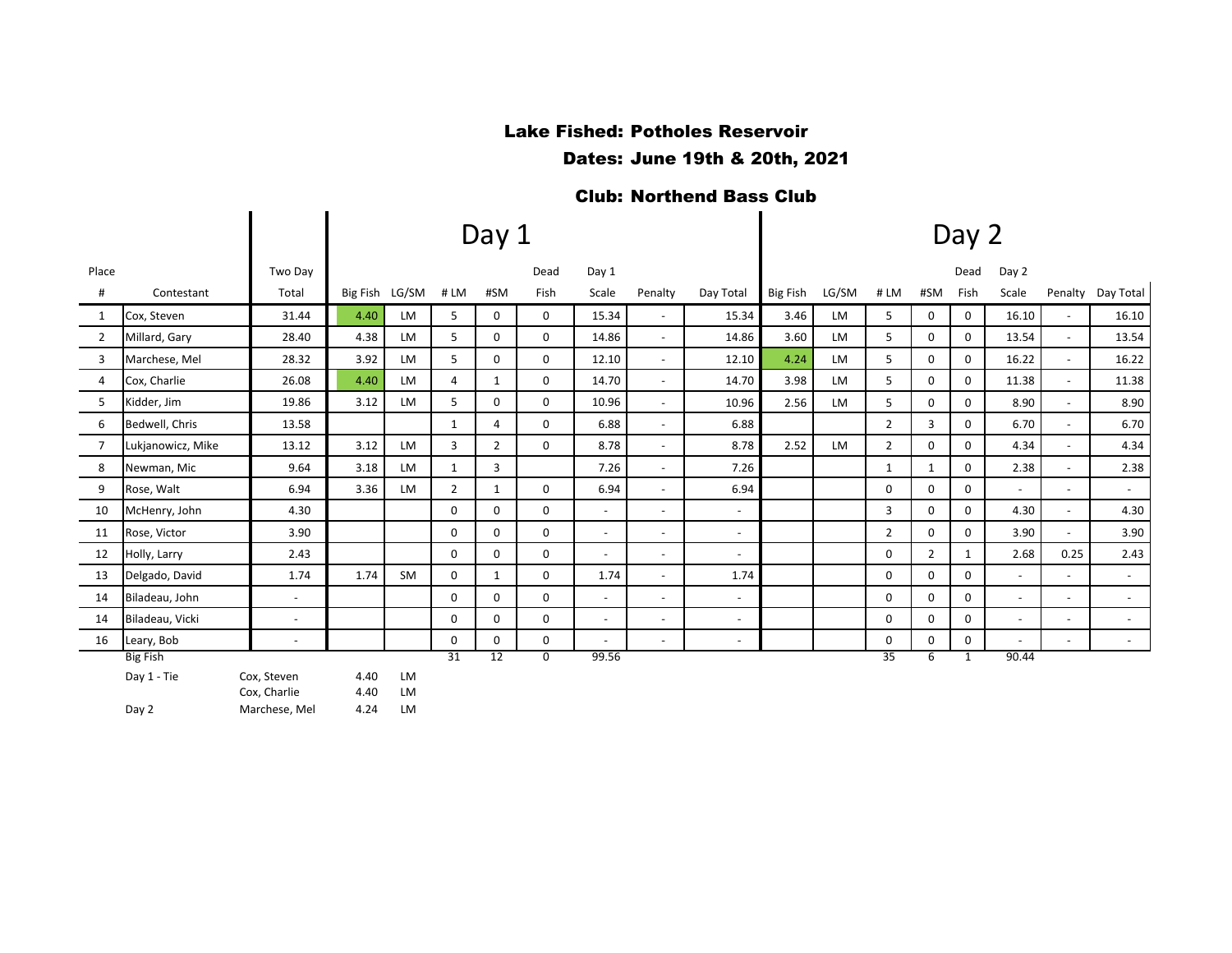#### Lake Fished: Moses Lake

Dates: July 10 & 11, 2021

#### Club: Northend Bass Club

|                |                   |                          |          |           |                | Day 1        |                | Day 2                    |                          |                          |                          |           |          |     |             |                          |                          |           |
|----------------|-------------------|--------------------------|----------|-----------|----------------|--------------|----------------|--------------------------|--------------------------|--------------------------|--------------------------|-----------|----------|-----|-------------|--------------------------|--------------------------|-----------|
| Place          |                   | Two Day                  |          |           |                |              | Dead           | Day 1                    |                          |                          |                          |           |          |     | Dead        | Day 2                    |                          |           |
| #              | Contestant        | Total                    | Big Fish | LG/SM     | #LM            | #SM          | Fish           | Scale                    |                          | Penalty Day Total        | Big Fish                 | LG/SM     | #LM      | #SM | Fish        | Scale                    | Penalty                  | Day Total |
| 1              | Millard, Gary     | 28.77                    | 3.90     | LM.       | $\mathbf{1}$   | 4            | 0              | 13.02                    | $\sim$                   | 13.02                    | 3.44                     | <b>SM</b> | 0        | 5   |             | 16.00                    | 0.25                     | 15.75     |
| 2              | Marchese, Mel     | 25.95                    | 3.78     | SM        | 0              | 5            | 0              | 14.46                    | $\overline{\phantom{a}}$ | 14.46                    | 2.54                     | <b>SM</b> | 0        | 5   | 3           | 12.24                    | 0.75                     | 11.49     |
| 3              | Parker, Phil      | 24.84                    | 4.16     | LM        | $\overline{2}$ | 3            | $\overline{2}$ | 14.20                    | 0.50                     | 13.70                    | $\overline{a}$           |           | 1        | 4   | 0           | 11.14                    | $\overline{\phantom{a}}$ | 11.14     |
| 4              | Kidder, Jim       | 23.35                    | 3.80     | <b>SM</b> | 0              | 5            | 3              | 12.52                    | 0.75                     | 11.77                    | 3.08                     | <b>SM</b> | 0        | 5   | 0           | 11.58                    | $\overline{\phantom{a}}$ | 11.58     |
| 5              | Lukjanowicz, Mike | 20.88                    | 3.42     | <b>SM</b> | $\Omega$       | 4            | $\Omega$       | 10.18                    | $\sim$                   | 10.18                    | 3.28                     | LM        | 1        | 4   | 0           | 10.70                    | $\overline{\phantom{a}}$ | 10.70     |
| 6              | Rose, Victor      | 17.00                    | 4.25     | LM.       | $\mathbf{1}$   | 3            | 1              | 8.08                     | 0.25                     | 7.83                     | 2.82                     | <b>SM</b> | $\Omega$ | 5   | $\mathbf 1$ | 9.42                     | 0.25                     | 9.17      |
| $\overline{7}$ | Cox, Charlie      | 12.60                    | 3.06     | <b>SM</b> | 0              | 3            | 0              | 6.78                     | $\sim$                   | 6.78                     | 3.70                     | LM        | 1        | 1   | 0           | 5.82                     | $\overline{\phantom{a}}$ | 5.82      |
| 8              | McHenry, John     | 12.47                    |          |           | 0              | 3            | 3              | 4.92                     | 0.75                     | 4.17                     | $\overline{\phantom{a}}$ |           | $\Omega$ | 5   | 0           | 8.30                     | $\blacksquare$           | 8.30      |
| 9              | Newman, Mick      | 10.98                    | 1.82     | <b>SM</b> | 0              | $\mathbf{1}$ | 0              | 1.82                     | $\sim$                   | 1.82                     | 2.90                     | <b>SM</b> | $\Omega$ | 5.  | 0           | 9.16                     | $\blacksquare$           | 9.16      |
| 10             | Cox, Steven       | 10.40                    | 1.50     | SM        | 0              | $\mathbf{1}$ | 0              | 1.50                     | $\sim$                   | 1.50                     | $\overline{a}$           |           | 1        | 3   | 0           | 8.90                     | $\overline{\phantom{a}}$ | 8.90      |
| 11             | Biladeau, John    | $\overline{\phantom{a}}$ |          |           | 0              | $\Omega$     | 0              | $\sim$                   | $\blacksquare$           | $\sim$                   | $\overline{a}$           |           | $\Omega$ | 0   | 0           | $\blacksquare$           | $\overline{a}$           | $\sim$    |
| 11             | Biladeau, Vicki   | $\overline{\phantom{a}}$ |          |           | 0              | 0            | 0              | $\overline{\phantom{a}}$ | $\overline{\phantom{a}}$ | $\overline{\phantom{a}}$ | $\overline{\phantom{a}}$ |           | 0        | 0   | 0           | $\overline{\phantom{a}}$ | $\overline{\phantom{a}}$ | $\sim$    |
|                |                   |                          |          |           | 4              | 32           | 9              | 87.48                    |                          |                          |                          |           | 4        | 42  | 5           | 103.26                   |                          | 190.74    |

4 32 9 87.48

Big Fish

Day 1 Rose, Victor 4.25 LM

Day 2 Cox, Charlie 3.70 LM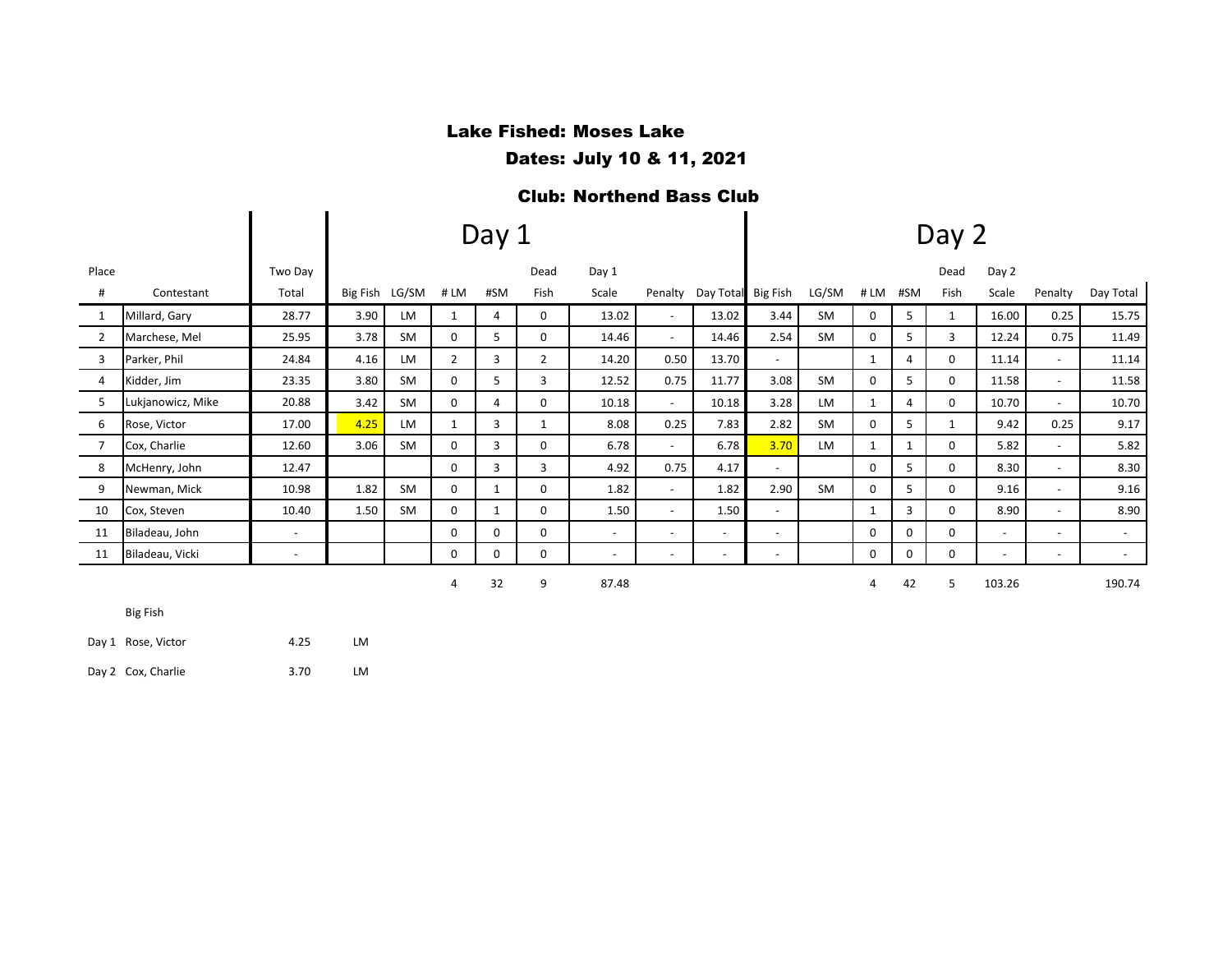# Lake Fished: Riffe Lake

#### Dates: August 14 &15, 2021

# Club: Northend Bass Club

|                |                   |              | Day 1                    |                |                |                |                |        |                          |           |                          |           |     | Day 2    |              |                          |                          |           |  |  |  |  |
|----------------|-------------------|--------------|--------------------------|----------------|----------------|----------------|----------------|--------|--------------------------|-----------|--------------------------|-----------|-----|----------|--------------|--------------------------|--------------------------|-----------|--|--|--|--|
| Place          |                   | Two Day      |                          |                |                |                | Dead           | Day 1  |                          |           |                          |           |     |          | Dead         | Day 2                    |                          |           |  |  |  |  |
| #              | Contestant        | Total        |                          | Big Fish LG/SM | #LM            | #SM            | Fish           | Scale  | Penalty                  | Day Total | Big Fish                 | LG/SM     | #LM | #SM      | Fish         | Scale                    | Penalty                  | Day Total |  |  |  |  |
| $\mathbf{1}$   | Marchese, Mel     | 24.02        | 2.64                     | SM             | 0              | 5              | $\mathbf{1}$   | 12.20  | 0.25                     | 11.95     | 3.16                     | <b>SM</b> | 0   | 5        | 1            | 12.32                    | 0.25                     | 12.07     |  |  |  |  |
| $\overline{2}$ | Cox, Charlie      | 20.67        | 2.64                     | SM             | 0              | 5              | $\mathbf{1}$   | 8.60   | 0.25                     | 8.35      | 3.74                     | SM        | 0   | 5        | 0            | 12.32                    |                          | 12.32     |  |  |  |  |
| 3              | Lukjanowicz, Mike | 20.41        | 3.34                     | SM             | 0              | 5              | 0              | 11.42  | $\sim$                   | 11.42     | 2.80                     | <b>SM</b> | 0   | 5        | 1            | 9.24                     | 0.25                     | 8.99      |  |  |  |  |
| 4              | McHenry, John     | 20.39        | 2.98                     | <b>LM</b>      | $\overline{2}$ | 3              | 0              | 12.24  | $\overline{\phantom{a}}$ | 12.24     | $\blacksquare$           |           | 0   | 5        | $\mathbf{1}$ | 8.40                     | 0.25                     | 8.15      |  |  |  |  |
| 5              | Rose, Victor      | 18.81        | 2.76                     | SM             | 0              | 5              | 0              | 11.62  |                          | 11.62     | $\blacksquare$           |           | 0   | 5        | $\mathbf{1}$ | 7.44                     | 0.25                     | 7.19      |  |  |  |  |
| 6              | Bitzer, Jeff      | 16.76        | $\overline{\phantom{a}}$ |                | 0              | 5              | $\overline{2}$ | 8.74   | 0.50                     | 8.24      | $\overline{\phantom{a}}$ |           | 0   | 5        | 0            | 8.52                     |                          | 8.52      |  |  |  |  |
| $\overline{7}$ | Kidder, Jim       | 16.67        | 3.40                     | <b>SM</b>      | 0              | 5              | $\Omega$       | 8.58   | $\overline{\phantom{a}}$ | 8.58      | $\overline{\phantom{a}}$ |           | 0   | 5        | 1            | 8.34                     | 0.25                     | 8.09      |  |  |  |  |
| 8              | Cox, Steven       | 16.62        | 1.68                     | SM             | $\mathbf{1}$   | 4              | 0              | 7.70   | $\sim$                   | 7.70      | $\overline{\phantom{a}}$ |           | 0   | 5        | 0            | 8.92                     |                          | 8.92      |  |  |  |  |
| 9              | Parker, Phil      | 15.65        | 3.02                     | SM             | 0              | 5              | $\mathbf{1}$   | 11.58  | 0.25                     | 11.33     | $\overline{\phantom{a}}$ |           | 0   | 3        | 0            | 4.32                     | $\overline{\phantom{a}}$ | 4.32      |  |  |  |  |
| 10             | Delgado, David    | 12.56        | 2.26                     | <b>SM</b>      | 0              | 5              | $\Omega$       | 6.90   | $\sim$                   | 6.90      | $\blacksquare$           |           | 0   | 5        | 0            | 5.66                     |                          | 5.66      |  |  |  |  |
| 11             | Bedwell, Chris    | 6.78         | $\overline{\phantom{a}}$ |                | 0              | 4              | 0              | 6.78   | $\sim$                   | 6.78      | $\overline{\phantom{a}}$ |           | 0   | 0        | 0            | $\sim$                   | $\sim$                   | $\sim$    |  |  |  |  |
| 12             | Holly, Larry      | 3.00         | $\overline{\phantom{a}}$ |                | 0              | $\overline{2}$ | 0              | 3.00   |                          | 3.00      | $\overline{\phantom{a}}$ |           | 0   | 0        | 0            | $\overline{\phantom{a}}$ | $\overline{\phantom{a}}$ | $\sim$    |  |  |  |  |
| 13             | Biladeau, John    | 2.30         | 1.18                     | <b>SM</b>      | 0              | $\overline{2}$ | 0              | 2.30   | $\overline{\phantom{a}}$ | 2.30      | $\overline{\phantom{a}}$ |           | 0   | $\Omega$ | 0            | $\overline{\phantom{a}}$ | $\overline{\phantom{a}}$ | $\sim$    |  |  |  |  |
|                | <b>Big Fish</b>   |              |                          |                | 3              | 55             | 5              | 111.66 |                          |           |                          |           | 0   | 48       | 5            | 85.48                    |                          |           |  |  |  |  |
|                | Day 1             | Kidder, Jim  | 3.40                     | <b>SM</b>      |                |                |                |        |                          |           |                          |           |     |          |              |                          |                          |           |  |  |  |  |
|                | Day 2             | Cox, Charlie | 3.74                     | <b>SM</b>      |                |                |                |        |                          |           |                          |           |     |          |              |                          |                          |           |  |  |  |  |